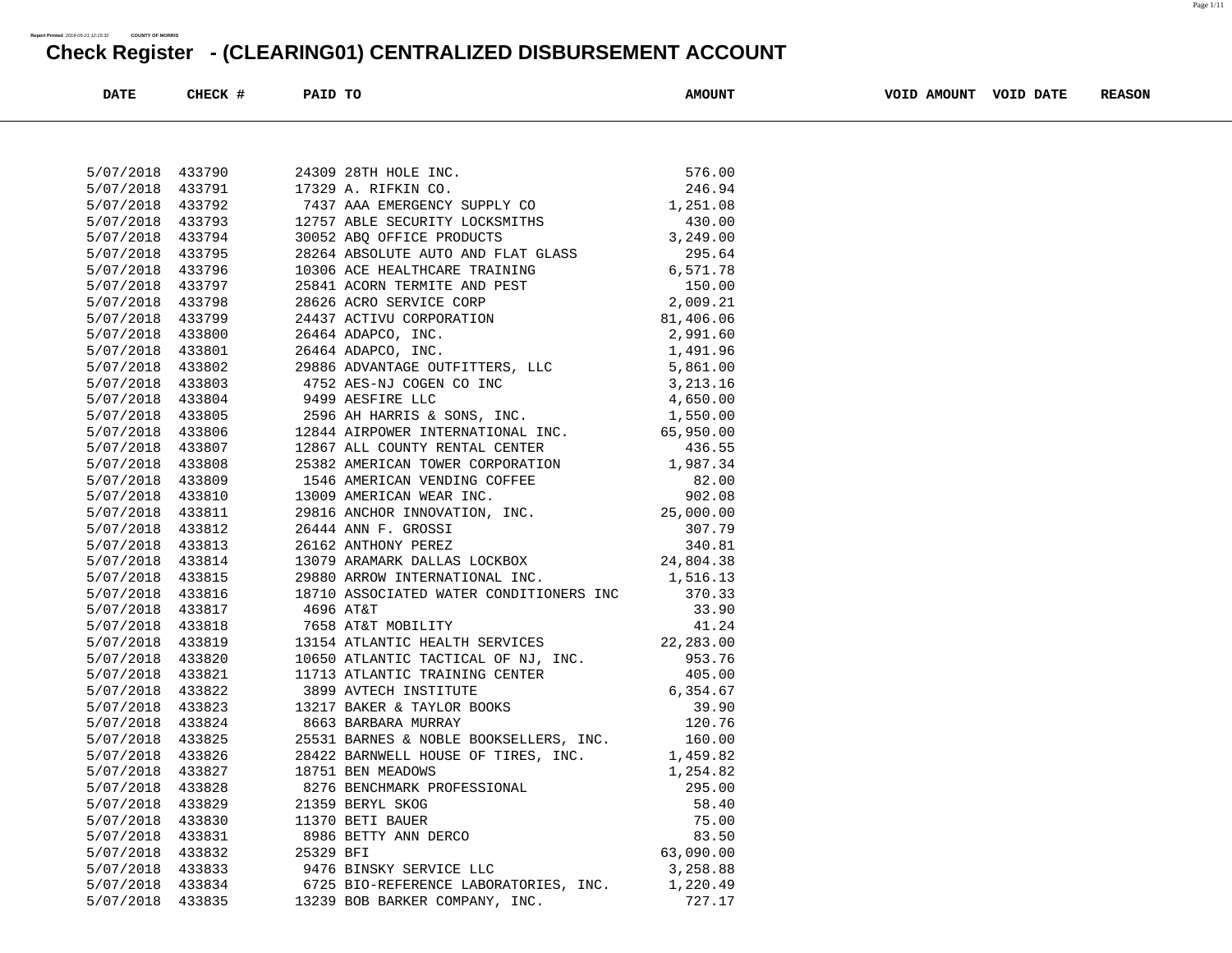| <b>DATE</b>      | CHECK # | PAID TO     |                                                                                                                            | <b>AMOUNT</b>          | VOID AMOUNT VOID DATE | <b>REASON</b> |
|------------------|---------|-------------|----------------------------------------------------------------------------------------------------------------------------|------------------------|-----------------------|---------------|
|                  |         |             |                                                                                                                            |                        |                       |               |
| 5/07/2018 433836 |         |             | 2485 BOROUGH OF BUTLER                                                                                                     | 8,937.79               |                       |               |
| 5/07/2018        | 433837  |             | 2507 BOROUGH OF MOUNTAIN LAKES                                                                                             | 3,848.00               |                       |               |
| 5/07/2018        | 433838  |             | 21703 BOSWELL ENGINEERING INC                                                                                              | 669.72                 |                       |               |
| 5/07/2018        | 433839  |             | 5645 BRIAN HAMILTON                                                                                                        | 61.34                  |                       |               |
| 5/07/2018        | 433840  |             | 29619 BRINKERHOFF ENVIRONMENTAL SERVICES, 10,000.00                                                                        |                        |                       |               |
| 5/07/2018        | 433841  |             | 13490 BRODART CO                                                                                                           | 272.94                 |                       |               |
| 5/07/2018        | 433842  |             | 24321 BROWN'S HUNTERDON                                                                                                    | 244.84                 |                       |               |
| 5/07/2018        | 433843  |             |                                                                                                                            |                        |                       |               |
| 5/07/2018        | 433844  |             |                                                                                                                            |                        |                       |               |
| 5/07/2018        | 433845  |             |                                                                                                                            |                        |                       |               |
| 5/07/2018        | 433846  |             |                                                                                                                            |                        |                       |               |
| 5/07/2018        | 433847  |             |                                                                                                                            |                        |                       |               |
| 5/07/2018        | 433848  |             |                                                                                                                            |                        |                       |               |
| 5/07/2018        | 433849  |             |                                                                                                                            |                        |                       |               |
| 5/07/2018        | 433850  |             |                                                                                                                            |                        |                       |               |
| 5/07/2018        | 433851  |             |                                                                                                                            |                        |                       |               |
| 5/07/2018        | 433852  |             |                                                                                                                            |                        |                       |               |
| 5/07/2018        | 433853  |             | 24625 CFCS - HOPE HOUSE                                                                                                    |                        |                       |               |
| 5/07/2018        | 433854  |             | 24625 CFCS - HOPE HOUSE                                                                                                    |                        |                       |               |
| 5/07/2018        | 433855  |             | $2,355.00$<br>$3,420.00$<br>$643.00$<br>$1,350.00$<br>24625 CFCS - HOPE HOUSE                                              |                        |                       |               |
| 5/07/2018        | 433856  |             | 24625 CFCS - HOPE HOUSE                                                                                                    | 1,138.00               |                       |               |
| 5/07/2018        | 433857  |             | 24625 CFCS - HOPE HOUSE                                                                                                    | 3,038.00               |                       |               |
| 5/07/2018        | 433858  |             |                                                                                                                            |                        |                       |               |
| 5/07/2018        | 433859  |             | 1627 CHEMUNG SUPPLY CORP 13788 CHERRY WEBER & ASSOC. PC 1,668.50                                                           |                        |                       |               |
| 5/07/2018        | 433860  |             | 13803 CHILD & FAMILY RESOURCES, INC. 8,549.90                                                                              |                        |                       |               |
| 5/07/2018        | 433861  |             | 1682 CHRISTINE MARION 154.00<br>20528 CHRISTOPHER P STATILE PA 25,220.00<br>8454 CLIFTON ELEVATOR SERVICE CO INC 17,890.00 |                        |                       |               |
| 5/07/2018        | 433862  |             |                                                                                                                            |                        |                       |               |
| 5/07/2018        | 433863  |             |                                                                                                                            |                        |                       |               |
| 5/07/2018        | 433864  |             | 24252 COFFEE LOVERS COFFEE SERVICE 124.50                                                                                  |                        |                       |               |
| 5/07/2018        | 433865  |             | 24252 COFFEE LOVERS COFFEE SERVICE                                                                                         | 348.60                 |                       |               |
| 5/07/2018        | 433866  |             | 29429 COHEN TRAINING & CONSULTING, LLC 5,000.00                                                                            |                        |                       |               |
| 5/07/2018        | 433867  |             | 143,886.12<br>13895 COLONNELLI BROTHERS INC                                                                                |                        |                       |               |
| 5/07/2018        | 433868  |             | 27297 CONNOLLY & HICKEY HISTORICAL                                                                                         | 2,460.00               |                       |               |
| 5/07/2018        | 433869  |             | 14643 CORNERSTONE FAMILY                                                                                                   | 10,036.36<br>70,738.00 |                       |               |
| 5/07/2018        | 433870  |             | 14644 CORNERSTONE FAMILY PROGRAMS                                                                                          |                        |                       |               |
| 5/07/2018        | 433871  |             | 14022 COUNTY COLLEGE OF MORRIS                                                                                             | 584,687.30             |                       |               |
| 5/07/2018        | 433872  |             | 14029 COUNTY COLLEGE OF MORRIS 17,287.66                                                                                   |                        |                       |               |
| 5/07/2018        | 433873  |             | 14031 COUNTY CONCRETE CORP.<br>13 COUNTY OF MORRIS                                                                         | 440.00                 |                       |               |
| 5/07/2018        | 433874  |             |                                                                                                                            | 236.26                 |                       |               |
| 5/07/2018 433875 |         |             | 13 COUNTY OF MORRIS                                                                                                        | 10,338.32              |                       |               |
| 5/07/2018        | 433876  |             | 14041 COUNTY WELDING SUPPLY CO                                                                                             | 282.09                 |                       |               |
| 5/07/2018        | 433877  | 20306 CPANJ |                                                                                                                            | 300.00                 |                       |               |
| 5/07/2018        | 433878  |             | 14089 CURA INC.                                                                                                            | 2,598.44               |                       |               |
| 5/07/2018        | 433879  |             | 14102 CY DRAKE LOCKSMITHS, INC.                                                                                            | 164.95                 |                       |               |
| 5/07/2018        | 433880  |             | 27941 D & M AUTO BODY                                                                                                      | 6,309.54               |                       |               |
| 5/07/2018        | 433881  |             | 12523 D&B AUTO SUPPLY                                                                                                      | 1,676.49               |                       |               |
| 5/07/2018        | 433882  |             | 14123 DAILY RECORD                                                                                                         | 1,338.99               |                       |               |
| 5/07/2018        | 433883  |             | 14123 DAILY RECORD                                                                                                         | 91.76                  |                       |               |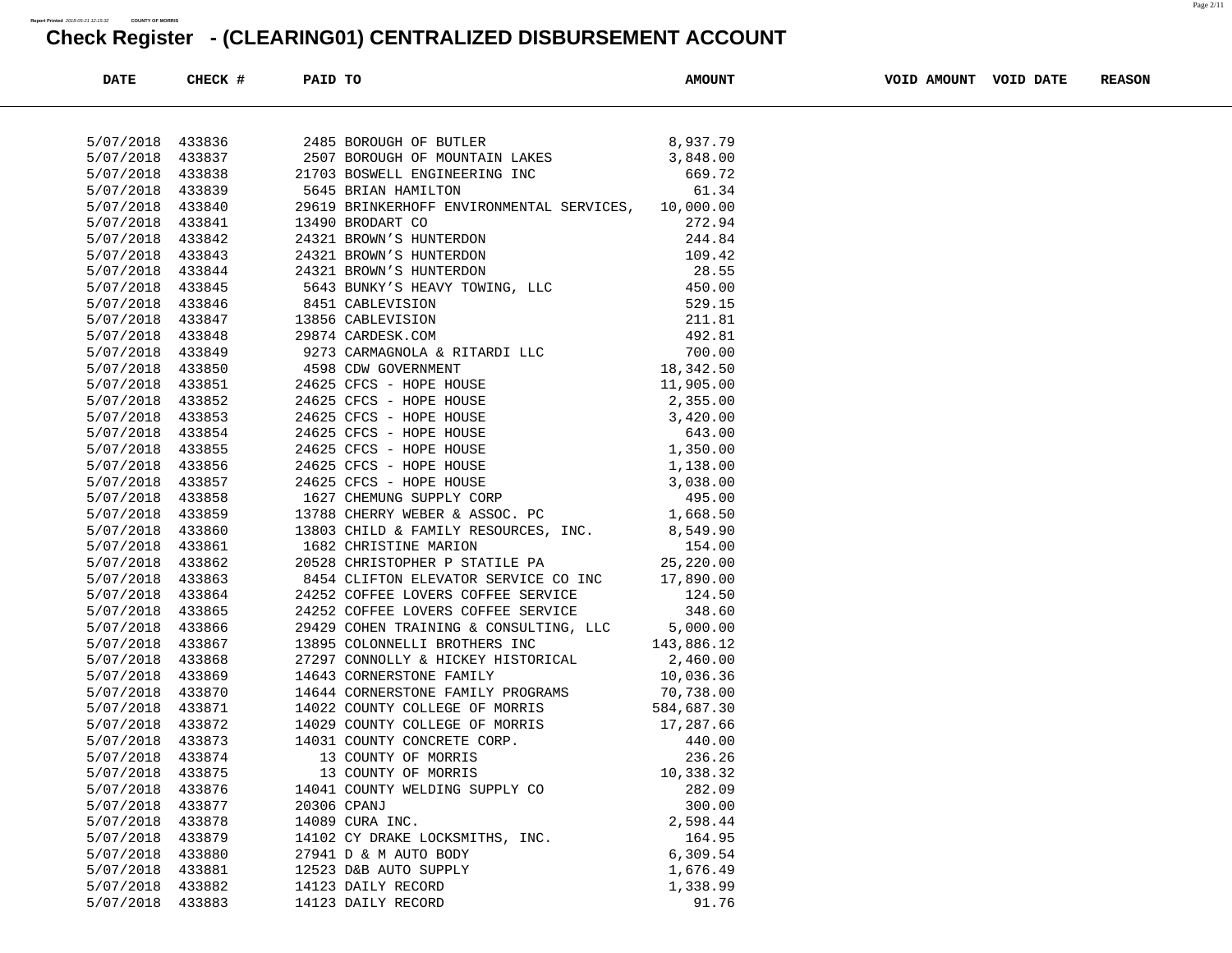| <b>DATE</b>      | CHECK # | PAID TO                                                                                                                                                                                                                                    | <b>AMOUNT</b>              | VOID AMOUNT VOID DATE | <b>REASON</b> |
|------------------|---------|--------------------------------------------------------------------------------------------------------------------------------------------------------------------------------------------------------------------------------------------|----------------------------|-----------------------|---------------|
|                  |         |                                                                                                                                                                                                                                            |                            |                       |               |
| 5/07/2018 433884 |         | 14123 DAILY RECORD<br>6249 DAN CARTER<br>11195 DANIEL RIEBEN<br>11195 DANIEL RIEBEN<br>26.00                                                                                                                                               |                            |                       |               |
| 5/07/2018        | 433885  |                                                                                                                                                                                                                                            |                            |                       |               |
| 5/07/2018        | 433886  |                                                                                                                                                                                                                                            |                            |                       |               |
| 5/07/2018        | 433887  |                                                                                                                                                                                                                                            |                            |                       |               |
| 5/07/2018        | 433888  |                                                                                                                                                                                                                                            |                            |                       |               |
| 5/07/2018        | 433889  | 1195 DANIEL RIEBEN<br>1434 DAWN CENTER FOR INDEPENDENT 7,675.00<br>14181 DAYTOP VILLAGE OF NJ, INC. 37,988.00<br>30132 DEBRA RIGAMONTI 110.00<br>14228 DELL MARKETING L.P. 524,265.95<br>14265 DENTRUST DENTAL INC. 4,868.00<br>27767 DESE |                            |                       |               |
| 5/07/2018        | 433890  |                                                                                                                                                                                                                                            |                            |                       |               |
| 5/07/2018        | 433891  |                                                                                                                                                                                                                                            |                            |                       |               |
| 5/07/2018        | 433892  |                                                                                                                                                                                                                                            |                            |                       |               |
| 5/07/2018        | 433893  |                                                                                                                                                                                                                                            |                            |                       |               |
| 5/07/2018        | 433894  |                                                                                                                                                                                                                                            |                            |                       |               |
| 5/07/2018        | 433895  |                                                                                                                                                                                                                                            |                            |                       |               |
| 5/07/2018        | 433896  | 24349 DIRECT ENERGY BUSINESS MARKETING 1,464.03<br>24349 DIRECT ENERGY BUSINESS MARKETING 873.51<br>24349 DIRECT ENERGY BUSINESS MARKETING                                                                                                 |                            |                       |               |
| 5/07/2018        | 433897  | 30096 DOVER ENVIRONMENTAL SCIENCE, INC. 225.00                                                                                                                                                                                             |                            |                       |               |
| 5/07/2018        | 433898  |                                                                                                                                                                                                                                            |                            |                       |               |
| 5/07/2018        | 433899  |                                                                                                                                                                                                                                            |                            |                       |               |
| 5/07/2018        | 433900  |                                                                                                                                                                                                                                            |                            |                       |               |
| 5/07/2018        | 433901  |                                                                                                                                                                                                                                            |                            |                       |               |
| 5/07/2018        | 433902  |                                                                                                                                                                                                                                            |                            |                       |               |
| 5/07/2018        | 433903  |                                                                                                                                                                                                                                            |                            |                       |               |
| 5/07/2018        | 433904  |                                                                                                                                                                                                                                            |                            |                       |               |
| 5/07/2018        | 433905  |                                                                                                                                                                                                                                            |                            |                       |               |
| 5/07/2018        | 433906  |                                                                                                                                                                                                                                            |                            |                       |               |
| 5/07/2018        | 433907  |                                                                                                                                                                                                                                            |                            |                       |               |
| 5/07/2018        | 433908  |                                                                                                                                                                                                                                            |                            |                       |               |
| 5/07/2018        | 433909  |                                                                                                                                                                                                                                            |                            |                       |               |
| 5/07/2018        | 433910  |                                                                                                                                                                                                                                            |                            |                       |               |
| 5/07/2018        | 433911  |                                                                                                                                                                                                                                            |                            |                       |               |
| 5/07/2018        | 433912  |                                                                                                                                                                                                                                            |                            |                       |               |
| 5/07/2018        | 433913  |                                                                                                                                                                                                                                            |                            |                       |               |
| 5/07/2018        | 433914  |                                                                                                                                                                                                                                            |                            |                       |               |
| 5/07/2018        | 433915  |                                                                                                                                                                                                                                            |                            |                       |               |
| 5/07/2018        | 433916  | 29692 FAVORITE HEALTHCARE STAFFING INC. 2,672.88                                                                                                                                                                                           |                            |                       |               |
| 5/07/2018        | 433917  | 14668 FEDEX                                                                                                                                                                                                                                |                            |                       |               |
| 5/07/2018        | 433918  | 9388 FF1 PROFESSIONAL SAFETY SERVICES                                                                                                                                                                                                      | 205.21<br>501.00<br>501.00 |                       |               |
| 5/07/2018        | 433919  | 9388 FF1 PROFESSIONAL SAFETY SERVICES                                                                                                                                                                                                      | 112.48                     |                       |               |
| 5/07/2018        | 433920  | 25548 FIRST PRIORITY EMERGENCY                                                                                                                                                                                                             | 1,310.00                   |                       |               |
| 5/07/2018        | 433921  | 28666 FLAGSHIP HEALTH SYSTEMS, INC.                                                                                                                                                                                                        | 560.88                     |                       |               |
| 5/07/2018 433922 |         | 12151 FLEMINGTON BUICK CHEVROLET                                                                                                                                                                                                           | 459.14                     |                       |               |
| 5/07/2018        | 433923  | 27167 FLEMINGTON CHRYSLER                                                                                                                                                                                                                  | 273.03                     |                       |               |
| 5/07/2018        | 433924  | 25330 FLEMINGTON DEPT STORE INC                                                                                                                                                                                                            | 404.10                     |                       |               |
| 5/07/2018        | 433925  | 4618 FRANK ALOIA                                                                                                                                                                                                                           | 22.00                      |                       |               |
| 5/07/2018        | 433926  | 12325 FRANK BRODEEN OLC                                                                                                                                                                                                                    | 1,360.00                   |                       |               |
| 5/07/2018        | 433927  | 14786 FRED PRYOR SEMINARS                                                                                                                                                                                                                  | 278.00                     |                       |               |
| 5/07/2018        | 433928  | 25300 FREDRIC M. KNAPP                                                                                                                                                                                                                     | 10.00                      |                       |               |
| 5/07/2018        | 433929  | 25300 FREDRIC M. KNAPP                                                                                                                                                                                                                     | 600.00                     |                       |               |
| 5/07/2018        | 433930  | 14795 FRENCH & PARRELLO ASSOCIATES                                                                                                                                                                                                         | 3,464.89                   |                       |               |
| 5/07/2018        | 433931  | 14839 GALE                                                                                                                                                                                                                                 | 883.48                     |                       |               |
|                  |         |                                                                                                                                                                                                                                            |                            |                       |               |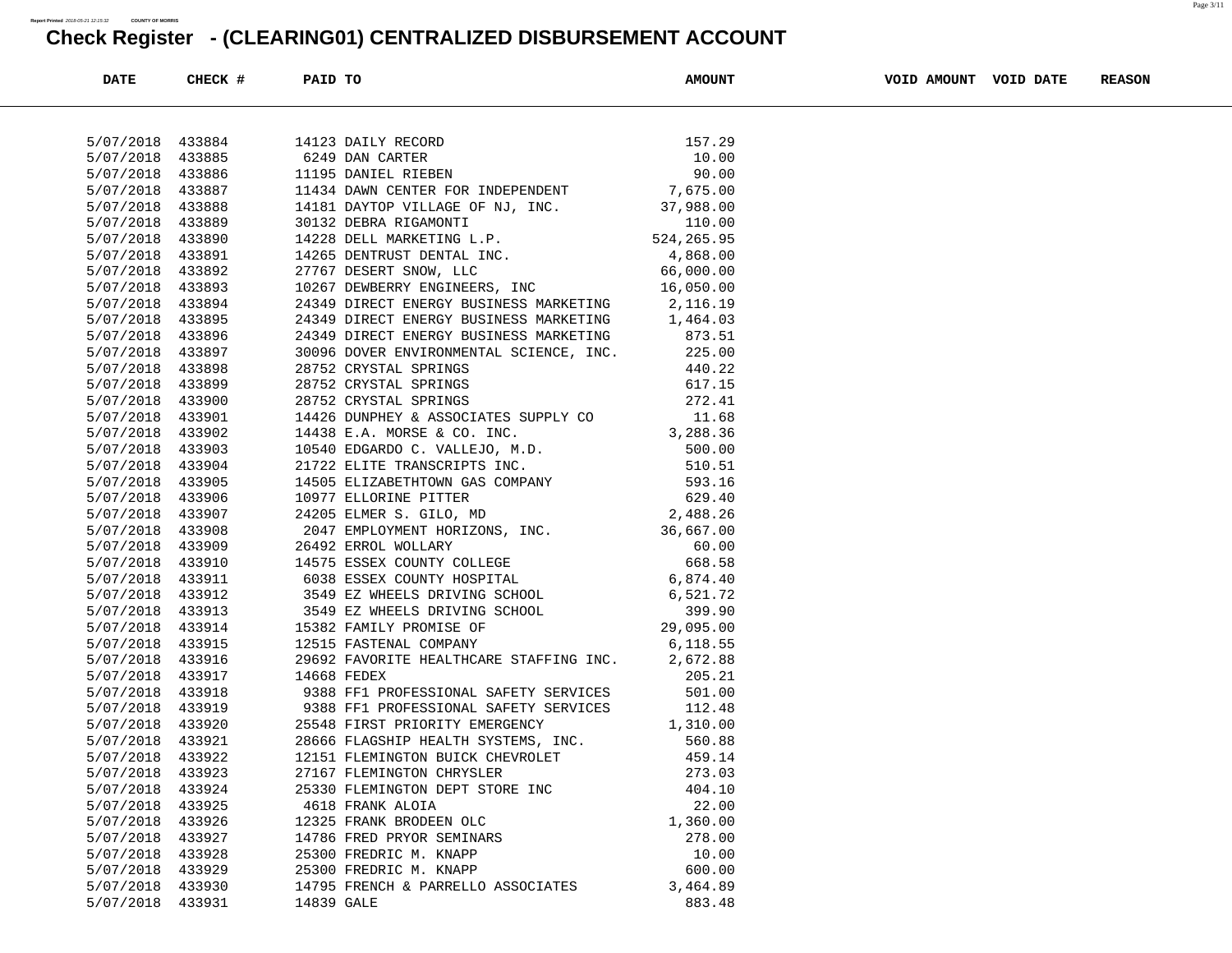| <b>DATE</b>      | CHECK # | PAID TO |                                                                                         | <b>AMOUNT</b> | VOID AMOUNT VOID DATE | <b>REASON</b> |
|------------------|---------|---------|-----------------------------------------------------------------------------------------|---------------|-----------------------|---------------|
|                  |         |         |                                                                                         |               |                       |               |
|                  |         |         |                                                                                         |               |                       |               |
| 5/07/2018 433932 |         |         | 26773 GARDEN STATE ENVIRONMENTAL INC. 1,964.00                                          |               |                       |               |
| 5/07/2018        | 433933  |         | 14857 GARDEN STATE HIGHWAY                                                              | 635.00        |                       |               |
| 5/07/2018        | 433934  |         |                                                                                         |               |                       |               |
| 5/07/2018 433935 |         |         |                                                                                         |               |                       |               |
| 5/07/2018 433936 |         |         |                                                                                         |               |                       |               |
| 5/07/2018        | 433937  |         |                                                                                         |               |                       |               |
| 5/07/2018 433938 |         |         |                                                                                         |               |                       |               |
| 5/07/2018 433939 |         |         |                                                                                         |               |                       |               |
| 5/07/2018 433940 |         |         |                                                                                         |               |                       |               |
| 5/07/2018        | 433941  |         |                                                                                         |               |                       |               |
| 5/07/2018 433942 |         |         |                                                                                         |               |                       |               |
| 5/07/2018 433943 |         |         |                                                                                         |               |                       |               |
| 5/07/2018 433944 |         |         |                                                                                         |               |                       |               |
| 5/07/2018 433945 |         |         |                                                                                         |               |                       |               |
| 5/07/2018 433946 |         |         |                                                                                         |               |                       |               |
| 5/07/2018 433947 |         |         |                                                                                         |               |                       |               |
| 5/07/2018        | 433948  |         |                                                                                         |               |                       |               |
| 5/07/2018        | 433949  |         |                                                                                         |               |                       |               |
| 5/07/2018 433950 |         |         | 28404 HOME DEPOT U.S.A., INC. 3,889.43<br>25308 HOMEFRONT PROTECTIVE GROUP INC 5,995.00 |               |                       |               |
| 5/07/2018 433951 |         |         | 3960 HOUSING AUTHORITY OF THE TOWN 1,000.00                                             |               |                       |               |
| 5/07/2018        | 433952  |         | 15260 HUDSON COUNTY COMMUNITY COLLEGE 1,751.52                                          |               |                       |               |
| 5/07/2018 433953 |         |         |                                                                                         |               |                       |               |
| 5/07/2018 433954 |         |         |                                                                                         |               |                       |               |
| 5/07/2018 433955 |         |         |                                                                                         |               |                       |               |
| 5/07/2018        | 433956  |         |                                                                                         |               |                       |               |
| 5/07/2018 433957 |         |         |                                                                                         |               |                       |               |
| 5/07/2018 433958 |         |         |                                                                                         |               |                       |               |
| 5/07/2018 433959 |         |         |                                                                                         |               |                       |               |
| 5/07/2018        | 433960  |         |                                                                                         |               |                       |               |
| 5/07/2018 433961 |         |         |                                                                                         |               |                       |               |
| 5/07/2018 433962 |         |         |                                                                                         |               |                       |               |
| 5/07/2018        | 433963  |         |                                                                                         |               |                       |               |
| 5/07/2018        | 433964  |         |                                                                                         |               |                       |               |
| 5/07/2018 433965 |         |         |                                                                                         |               |                       |               |
| 5/07/2018 433966 |         |         |                                                                                         |               |                       |               |
| 5/07/2018        | 433967  |         |                                                                                         |               |                       |               |
| 5/07/2018        | 433968  |         |                                                                                         |               |                       |               |
| 5/07/2018 433969 |         |         |                                                                                         |               |                       |               |
| 5/07/2018 433970 |         |         | 960 JERSEY CENTRAL POWER & LIGHT 1,947.11                                               |               |                       |               |
| 5/07/2018        | 433971  |         | 960 JERSEY CENTRAL POWER & LIGHT                                                        | 67.38         |                       |               |
| 5/07/2018        | 433972  |         | 960 JERSEY CENTRAL POWER & LIGHT                                                        | 790.92        |                       |               |
| 5/07/2018        | 433973  |         | 960 JERSEY CENTRAL POWER & LIGHT                                                        | 22.20         |                       |               |
| 5/07/2018        | 433974  |         | 960 JERSEY CENTRAL POWER & LIGHT                                                        | 21.35         |                       |               |
| 5/07/2018        | 433975  |         | 960 JERSEY CENTRAL POWER & LIGHT                                                        | 34, 331.04    |                       |               |
| 5/07/2018        | 433976  |         | 960 JERSEY CENTRAL POWER & LIGHT                                                        | 33, 431. 23   |                       |               |
| 5/07/2018        | 433977  |         | 960 JERSEY CENTRAL POWER & LIGHT                                                        | 630.13        |                       |               |
| 5/07/2018        | 433978  |         | 960 JERSEY CENTRAL POWER & LIGHT                                                        | 336.49        |                       |               |
| 5/07/2018        | 433979  |         | 16888 JERSEY PAPER PLUS INC                                                             | 93.10         |                       |               |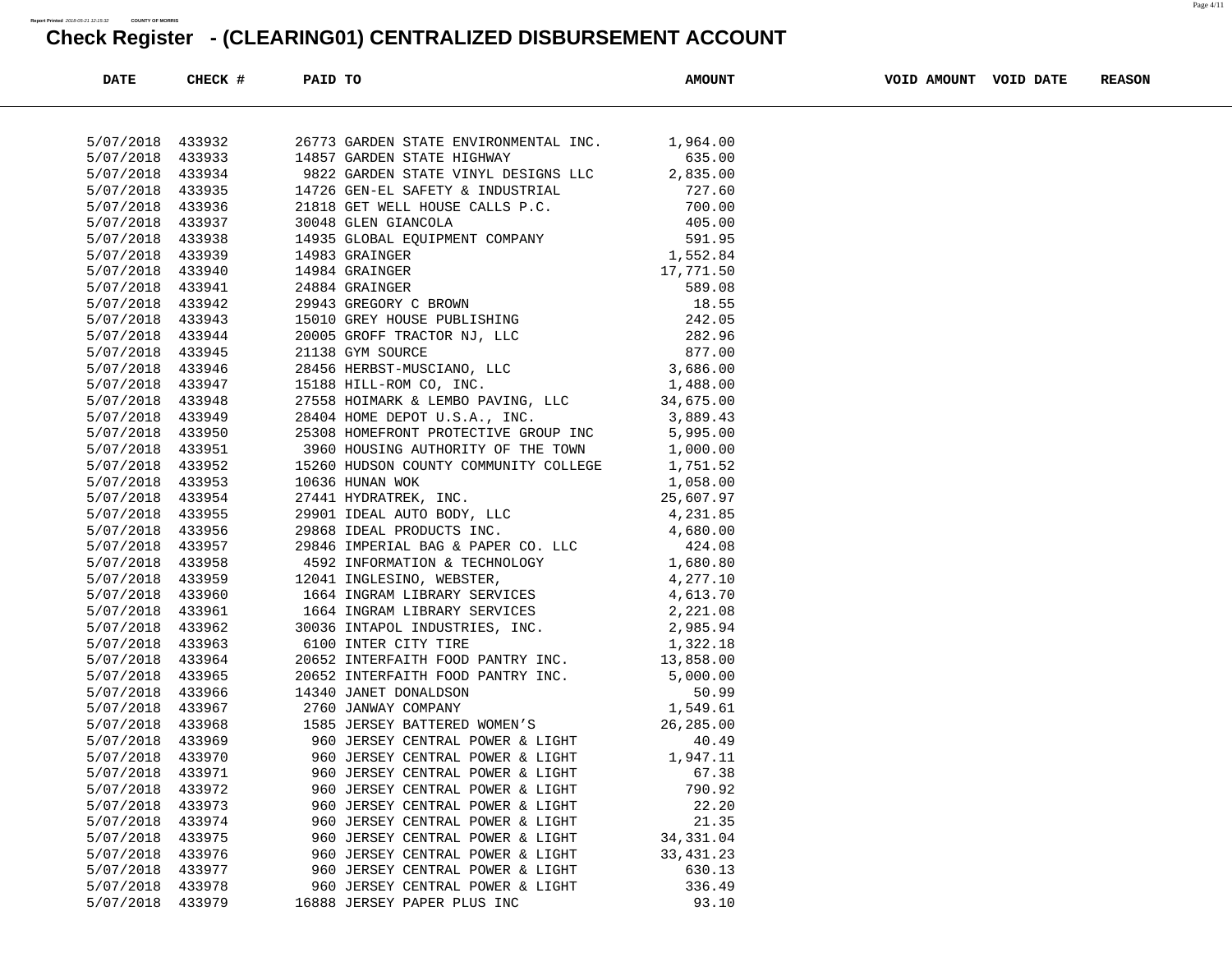| <b>DATE</b>      | CHECK # | PAID TO |                                                                                                                                                             | <b>AMOUNT</b> | VOID AMOUNT VOID DATE | <b>REASON</b> |
|------------------|---------|---------|-------------------------------------------------------------------------------------------------------------------------------------------------------------|---------------|-----------------------|---------------|
|                  |         |         |                                                                                                                                                             |               |                       |               |
| 5/07/2018 433980 |         |         | 1815 JESCO INC.                                                                                                                                             | 12.19         |                       |               |
| 5/07/2018 433981 |         |         | 29243 JEWISH HISTORICAL SOCIETY OF NEW JE                                                                                                                   | 3,205.60      |                       |               |
| 5/07/2018 433982 |         |         |                                                                                                                                                             |               |                       |               |
| 5/07/2018        | 433983  |         |                                                                                                                                                             |               |                       |               |
| 5/07/2018        | 433984  |         |                                                                                                                                                             |               |                       |               |
| 5/07/2018 433985 |         |         |                                                                                                                                                             |               |                       |               |
| 5/07/2018 433986 |         |         |                                                                                                                                                             |               |                       |               |
| 5/07/2018        | 433987  |         |                                                                                                                                                             |               |                       |               |
| 5/07/2018        | 433988  |         |                                                                                                                                                             |               |                       |               |
| 5/07/2018 433989 |         |         |                                                                                                                                                             |               |                       |               |
| 5/07/2018 433990 |         |         |                                                                                                                                                             |               |                       |               |
| 5/07/2018        | 433991  |         |                                                                                                                                                             |               |                       |               |
| 5/07/2018        | 433992  |         |                                                                                                                                                             |               |                       |               |
| 5/07/2018 433993 |         |         |                                                                                                                                                             |               |                       |               |
| 5/07/2018 433994 |         |         |                                                                                                                                                             |               |                       |               |
| 5/07/2018        | 433995  |         |                                                                                                                                                             |               |                       |               |
| 5/07/2018 433996 |         |         |                                                                                                                                                             |               |                       |               |
| 5/07/2018        | 433997  |         |                                                                                                                                                             |               |                       |               |
| 5/07/2018        | 433998  |         |                                                                                                                                                             |               |                       |               |
| 5/07/2018        | 433999  |         |                                                                                                                                                             |               |                       |               |
| 5/07/2018 434000 |         |         |                                                                                                                                                             |               |                       |               |
| 5/07/2018        | 434001  |         |                                                                                                                                                             |               |                       |               |
| 5/07/2018        | 434002  |         |                                                                                                                                                             |               |                       |               |
| 5/07/2018        | 434003  |         |                                                                                                                                                             |               |                       |               |
| 5/07/2018 434004 |         |         | 120.40<br>15587 KEYSTONE PUBLIC SAFETY INC.<br>15634 KORNER STORE INC.<br>26954 L & S AIR CONDITIONING AND<br>15671 LABCORP OF AMERICA HOLDINGS<br>1,128.75 |               |                       |               |
| 5/07/2018        | 434005  |         | 4,800.00<br>20143 LASCOMP INSTITUTE                                                                                                                         |               |                       |               |
| 5/07/2018        | 434006  |         |                                                                                                                                                             |               |                       |               |
| 5/07/2018        | 434007  |         | 27904 LEERBURG ENTERPRISES, INC. 3,172.92<br>20653 LEGAL SERVICES OF NORTHWEST 37,638.00<br>20653 LEGAL SERVICES OF NORTHWEST 13,265.00                     |               |                       |               |
| 5/07/2018        | 434008  |         |                                                                                                                                                             |               |                       |               |
| 5/07/2018        | 434009  |         | 20653 LEGAL SERVICES OF NORTHWEST 8,235.00                                                                                                                  |               |                       |               |
| 5/07/2018        | 434010  |         | 5855 LEXIS NEXIS                                                                                                                                            |               |                       |               |
| 5/07/2018 434011 |         |         | $110.00$<br>$174.00$<br>5855 LEXIS NEXIS                                                                                                                    |               |                       |               |
| 5/07/2018        | 434012  |         | 5989 LINCOLN TECHNICAL INSTITUTE 1,439.00                                                                                                                   |               |                       |               |
| 5/07/2018        | 434013  |         | 15816 LONGFELLOWS SANDWICH DELI 191.99                                                                                                                      |               |                       |               |
| 5/07/2018        | 434014  |         |                                                                                                                                                             |               |                       |               |
| 5/07/2018 434015 |         |         |                                                                                                                                                             |               |                       |               |
| 5/07/2018 434016 |         |         | 15816 LONGFELLOWS SANDWICH DELI                                                                                                                             | 162.99        |                       |               |
| 5/07/2018        | 434017  |         | 15820 LOOSELEAF LAW PUBLICATIONS INC                                                                                                                        | 46.45         |                       |               |
| 5/07/2018        | 434018  |         | 53 LOVEYS PIZZA & GRILL                                                                                                                                     | 384.11        |                       |               |
| 5/07/2018 434019 |         |         | 15899 M.C. ORGANIZATION FOR                                                                                                                                 | 6,573.00      |                       |               |
| 5/07/2018        | 434020  |         | 15919 M.C. PROSECUTOR'S EMERGENT                                                                                                                            | 1,946.20      |                       |               |
| 5/07/2018        | 434021  |         | 15926 M.C. SCHOOL OF TECHNOLOGY                                                                                                                             | 500.00        |                       |               |
| 5/07/2018        | 434022  |         | 10643 MAGIC OF MARCO PROMOTIONS LLC                                                                                                                         | 400.00        |                       |               |
| 5/07/2018        | 434023  |         | 28265 MALACHY MECHANICAL                                                                                                                                    | 5,152.62      |                       |               |
| 5/07/2018        | 434024  |         | 9781 MARIDO SERVICES INC.                                                                                                                                   | 3,314.09      |                       |               |
| 5/07/2018        | 434025  |         | 9463 MARIE MAGLOIRE                                                                                                                                         | 950.40        |                       |               |
| 5/07/2018        | 434026  |         | 27866 MARK CARTER                                                                                                                                           | 304.74        |                       |               |
| 5/07/2018 434027 |         |         | 5659 MC SHERIFFS CRIMESTOPPERS                                                                                                                              | 520.00        |                       |               |
|                  |         |         |                                                                                                                                                             |               |                       |               |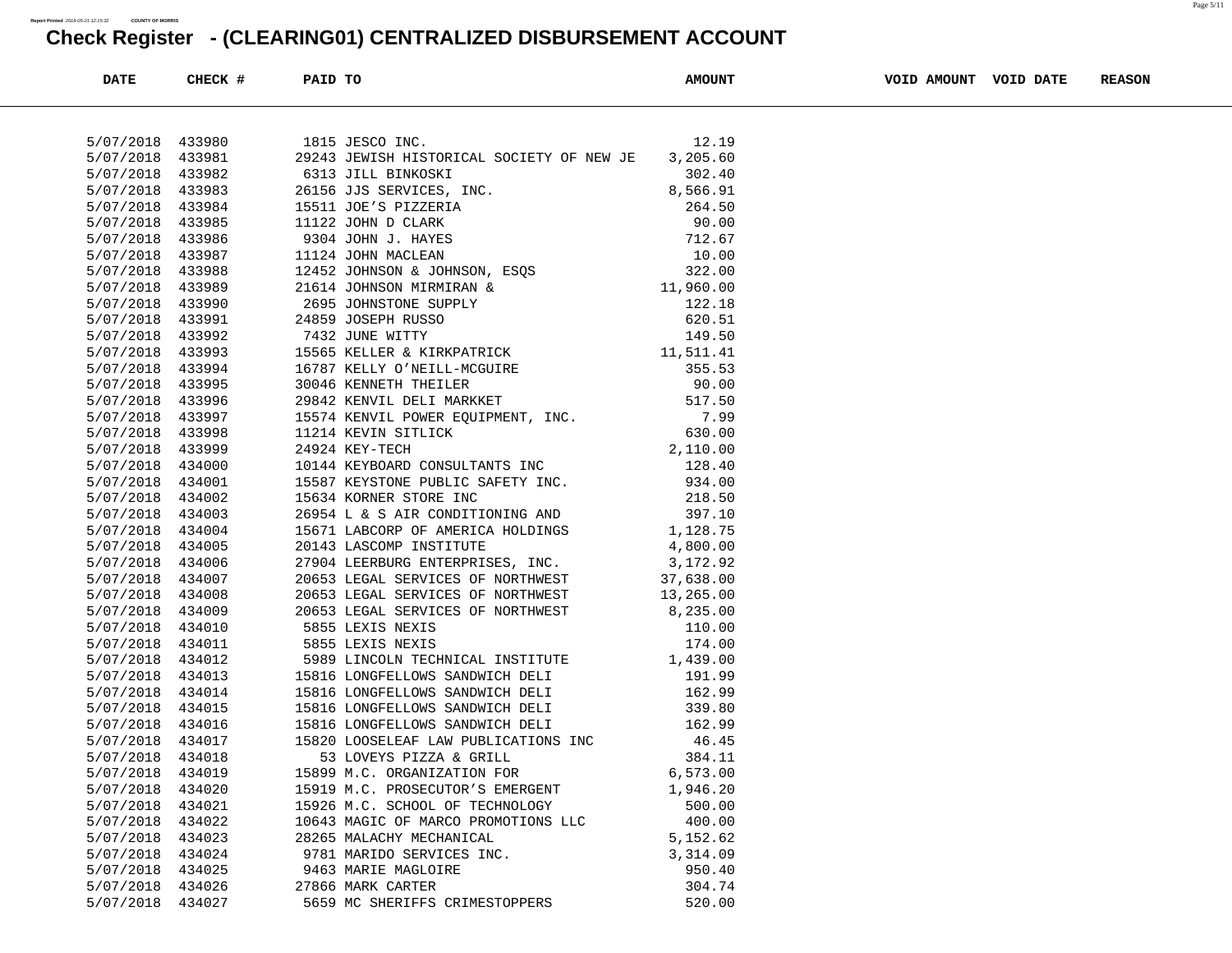| <b>DATE</b>      | CHECK # | PAID TO |                                                                                                                                                                                                                                                       | <b>AMOUNT</b>  | VOID AMOUNT VOID DATE | <b>REASON</b> |
|------------------|---------|---------|-------------------------------------------------------------------------------------------------------------------------------------------------------------------------------------------------------------------------------------------------------|----------------|-----------------------|---------------|
|                  |         |         |                                                                                                                                                                                                                                                       |                |                       |               |
| 5/07/2018 434028 |         |         |                                                                                                                                                                                                                                                       |                |                       |               |
| 5/07/2018        | 434029  |         |                                                                                                                                                                                                                                                       |                |                       |               |
| 5/07/2018        | 434030  |         |                                                                                                                                                                                                                                                       |                |                       |               |
| 5/07/2018        | 434031  |         |                                                                                                                                                                                                                                                       |                |                       |               |
| 5/07/2018        | 434032  |         |                                                                                                                                                                                                                                                       |                |                       |               |
| 5/07/2018 434033 |         |         |                                                                                                                                                                                                                                                       |                |                       |               |
| 5/07/2018        | 434034  |         | 30030 MICHAEL LYSICATOS - NJCPA TREASURER 15.00                                                                                                                                                                                                       |                |                       |               |
| 5/07/2018        | 434035  |         |                                                                                                                                                                                                                                                       | 15.62          |                       |               |
| 5/07/2018 434036 |         |         | 27791 MICHELLE LEONE<br>11726 MICHELLE RHINESMITH                                                                                                                                                                                                     | ⊥5.6∠<br>72.48 |                       |               |
| 5/07/2018        | 434037  |         | 295 MID-ATLANTIC TRUCK CENTRE INC 2,211.58                                                                                                                                                                                                            |                |                       |               |
| 5/07/2018        | 434038  |         | 2,211.36<br>16192 MIDDLESEX COUNTY COLLEGE<br>1453 MIDWEST TAPE LLC<br>30119 MING HO HSU<br>32,632.08<br>30119 MING HO HSU<br>325.00<br>6953 MOBILEX USA<br>2,632.08<br>6953 MOBILEX USA<br>20546 MONMOUTH STREET FUNERAL<br>2,400.00<br>16262 MONROE |                |                       |               |
| 5/07/2018        | 434039  |         |                                                                                                                                                                                                                                                       |                |                       |               |
| 5/07/2018 434040 |         |         |                                                                                                                                                                                                                                                       |                |                       |               |
| 5/07/2018        | 434041  |         |                                                                                                                                                                                                                                                       |                |                       |               |
| 5/07/2018        | 434042  |         |                                                                                                                                                                                                                                                       |                |                       |               |
| 5/07/2018 434043 |         |         |                                                                                                                                                                                                                                                       |                |                       |               |
| 5/07/2018 434044 |         |         |                                                                                                                                                                                                                                                       |                |                       |               |
| 5/07/2018        | 434045  |         |                                                                                                                                                                                                                                                       |                |                       |               |
| 5/07/2018        | 434046  |         |                                                                                                                                                                                                                                                       |                |                       |               |
| 5/07/2018 434047 |         |         |                                                                                                                                                                                                                                                       |                |                       |               |
| 5/07/2018 434048 |         |         |                                                                                                                                                                                                                                                       |                |                       |               |
| 5/07/2018        | 434049  |         |                                                                                                                                                                                                                                                       |                |                       |               |
| 5/07/2018        | 434050  |         |                                                                                                                                                                                                                                                       |                |                       |               |
| 5/07/2018 434051 |         |         |                                                                                                                                                                                                                                                       |                |                       |               |
| 5/07/2018 434052 |         |         | 16262 MONROE SYSTEMS FOR BUSINESS<br>8900 MONTVILLE TWP WATER & SEWER<br>163.33<br>16273 MOORE MEDICAL LLC<br>162.74<br>16283 MORRIS BRICK AND STONE CO. 37.50<br>6213 MORRIS COUNTY ENGRAVING LLC<br>229.50<br>16288 MORRIS COUNTY FARMS INC<br>     |                |                       |               |
| 5/07/2018        | 434053  |         |                                                                                                                                                                                                                                                       |                |                       |               |
| 5/07/2018        | 434054  |         |                                                                                                                                                                                                                                                       |                |                       |               |
| 5/07/2018        | 434055  |         |                                                                                                                                                                                                                                                       |                |                       |               |
| 5/07/2018        | 434056  |         |                                                                                                                                                                                                                                                       |                |                       |               |
| 5/07/2018        | 434057  |         |                                                                                                                                                                                                                                                       |                |                       |               |
| 5/07/2018        | 434058  |         |                                                                                                                                                                                                                                                       |                |                       |               |
| 5/07/2018        | 434059  |         | 10666 MORRIS COUNTY SHERIFF'S OFFICE<br>16318 MORRISTOWN DINER<br>16318 MORRISTOWN EMERGENCY MEDICAL<br>16321 MORRISTOWN LUMBER & 778.59<br>16321 MORRISTOWN LUMBER & 778.59<br>16321 MORRISTOWN LUMBER & 778.59<br>16321 MORRISTOWN LUMBE            |                |                       |               |
| 5/07/2018        | 434060  |         |                                                                                                                                                                                                                                                       |                |                       |               |
| 5/07/2018        | 434061  |         |                                                                                                                                                                                                                                                       |                |                       |               |
| 5/07/2018        | 434062  |         |                                                                                                                                                                                                                                                       |                |                       |               |
| 5/07/2018        | 434063  |         |                                                                                                                                                                                                                                                       |                |                       |               |
| 5/07/2018        | 434064  |         |                                                                                                                                                                                                                                                       |                |                       |               |
| 5/07/2018        | 434065  |         |                                                                                                                                                                                                                                                       |                |                       |               |
| 5/07/2018 434066 |         |         |                                                                                                                                                                                                                                                       |                |                       |               |
| 5/07/2018        | 434067  |         | 30014 NARI CONSTRUCTION, LLC                                                                                                                                                                                                                          | 29,200.00      |                       |               |
| 5/07/2018        | 434068  |         | 21122 NATIONAL FUEL OIL INC.                                                                                                                                                                                                                          | 9,306.45       |                       |               |
| 5/07/2018        | 434069  |         | 21122 NATIONAL FUEL OIL INC.                                                                                                                                                                                                                          | 42, 262.03     |                       |               |
| 5/07/2018        | 434070  |         | 21122 NATIONAL FUEL OIL INC.                                                                                                                                                                                                                          | 61,800.58      |                       |               |
| 5/07/2018        | 434071  |         | 16533 NEW HOPE FOUNDATION INC.                                                                                                                                                                                                                        | 21,000.00      |                       |               |
| 5/07/2018        | 434072  |         | 27224 NEW JERSEY FIRE EQUIPMENT COMPANY                                                                                                                                                                                                               | 570.00         |                       |               |
| 5/07/2018        | 434073  |         | 28799 NEW JERSEY STATE BAR FOUNDATION                                                                                                                                                                                                                 | 210.00         |                       |               |
| 5/07/2018        | 434074  |         | 16552 NEWBRIDGE SERVICES INC                                                                                                                                                                                                                          | 27,810.84      |                       |               |
| 5/07/2018        | 434075  |         | 16552 NEWBRIDGE SERVICES INC                                                                                                                                                                                                                          | 143,914.25     |                       |               |
|                  |         |         |                                                                                                                                                                                                                                                       |                |                       |               |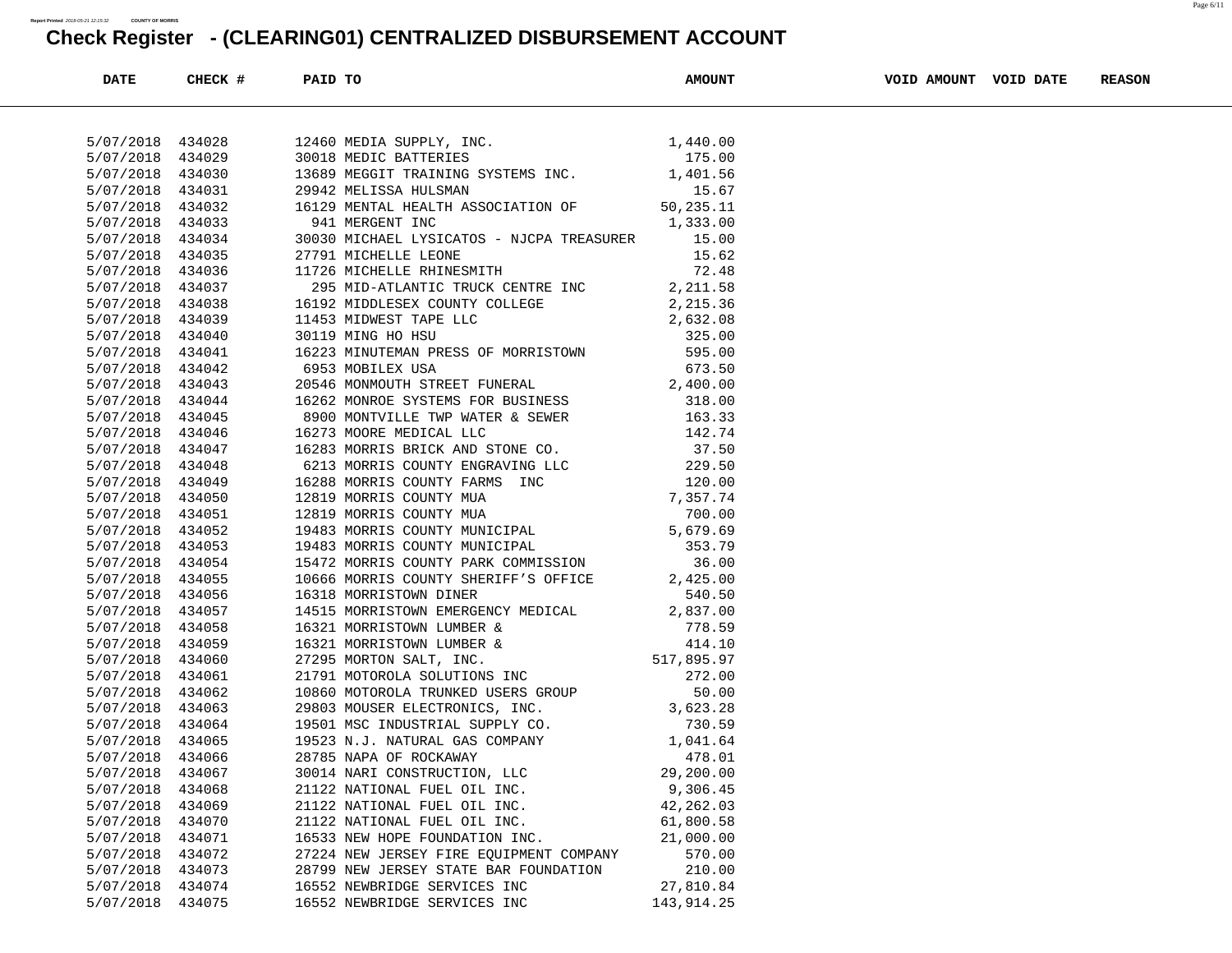| <b>DATE</b>                          | CHECK #          | PAID TO |                                                                                                                                                                                                                                                        | <b>AMOUNT</b> | VOID AMOUNT VOID DATE | <b>REASON</b> |
|--------------------------------------|------------------|---------|--------------------------------------------------------------------------------------------------------------------------------------------------------------------------------------------------------------------------------------------------------|---------------|-----------------------|---------------|
|                                      |                  |         |                                                                                                                                                                                                                                                        |               |                       |               |
| 5/07/2018 434076                     |                  |         |                                                                                                                                                                                                                                                        |               |                       |               |
|                                      | 5/07/2018 434077 |         |                                                                                                                                                                                                                                                        |               |                       |               |
| 5/07/2018 434078                     |                  |         |                                                                                                                                                                                                                                                        |               |                       |               |
| 5/07/2018 434079                     |                  |         |                                                                                                                                                                                                                                                        |               |                       |               |
| 5/07/2018 434080                     |                  |         |                                                                                                                                                                                                                                                        |               |                       |               |
| 5/07/2018 434081                     |                  |         |                                                                                                                                                                                                                                                        |               |                       |               |
| 5/07/2018 434082                     |                  |         |                                                                                                                                                                                                                                                        |               |                       |               |
| 5/07/2018 434083                     |                  |         |                                                                                                                                                                                                                                                        |               |                       |               |
| 5/07/2018 434084                     |                  |         |                                                                                                                                                                                                                                                        |               |                       |               |
| 5/07/2018 434085                     |                  |         |                                                                                                                                                                                                                                                        |               |                       |               |
| 5/07/2018 434086                     |                  |         | 26357 NORTHEAST COMMUNICATIONS, INC. 4,706.50                                                                                                                                                                                                          |               |                       |               |
| 5/07/2018 434087                     |                  |         |                                                                                                                                                                                                                                                        |               |                       |               |
| 5/07/2018 434088                     |                  |         | 26357 NORTHEAST COMMUNICATIONS, INC. 356.00<br>26357 NORTHEAST COMMUNICATIONS, INC. 70.00<br>10911 NORTHEAST ROOF MAINTENANCE 133,730.00                                                                                                               |               |                       |               |
| 5/07/2018 434089                     |                  |         |                                                                                                                                                                                                                                                        |               |                       |               |
| 5/07/2018 434090                     |                  |         |                                                                                                                                                                                                                                                        |               |                       |               |
| 5/07/2018 434091                     |                  |         |                                                                                                                                                                                                                                                        |               |                       |               |
| 5/07/2018 434092                     |                  |         |                                                                                                                                                                                                                                                        |               |                       |               |
| 5/07/2018 434093                     |                  |         |                                                                                                                                                                                                                                                        |               |                       |               |
| 5/07/2018 434094                     |                  |         |                                                                                                                                                                                                                                                        |               |                       |               |
| 5/07/2018 434095                     |                  |         |                                                                                                                                                                                                                                                        |               |                       |               |
| 5/07/2018 434096                     |                  |         |                                                                                                                                                                                                                                                        |               |                       |               |
|                                      |                  |         |                                                                                                                                                                                                                                                        |               |                       |               |
| 5/07/2018 434097                     |                  |         |                                                                                                                                                                                                                                                        |               |                       |               |
| 5/07/2018 434098<br>5/07/2018 434099 |                  |         | 10911 NORTHEAST ROOF MAINTENANCE<br>16752 NORWESCAP INC<br>16752 NORWESCAP INC<br>16764 NU-WAY CONCESSIONAIRES INC<br>16752 NORWESCAP INC<br>17,589.00<br>16764 NU-WAY CONCESSIONAIRES INC<br>17,589.00<br>26726 OFFICE CONCEPTS GROUP, INC.<br>       |               |                       |               |
|                                      |                  |         | 4193 P4A ANTIQUES RESEARCH SERVICES, LLC 445.00                                                                                                                                                                                                        |               |                       |               |
| 5/07/2018 434100                     |                  |         |                                                                                                                                                                                                                                                        |               |                       |               |
| 5/07/2018 434101                     |                  |         | 654.10<br>30011 PAKOR, INC.                                                                                                                                                                                                                            |               |                       |               |
| 5/07/2018 434102                     |                  |         | 30049 PANARAM INTERNATIONAL TRADING CO., 130.37                                                                                                                                                                                                        |               |                       |               |
| 5/07/2018 434103                     |                  |         | 10287 PANCIELLO CONSTRUCTION LLC 2,560.00<br>16887 PAPER MART INC 1,160.00                                                                                                                                                                             |               |                       |               |
| 5/07/2018 434104                     |                  |         |                                                                                                                                                                                                                                                        |               |                       |               |
| 5/07/2018 434105                     |                  |         |                                                                                                                                                                                                                                                        |               |                       |               |
| 5/07/2018 434106                     |                  |         |                                                                                                                                                                                                                                                        |               |                       |               |
| 5/07/2018 434107                     |                  |         | 1,160.00<br>16887 PAPER MART INC<br>16899 PARK UNION LUMBER COMPANY LLC<br>148.51<br>29544 PAUL J. BRANDLEY<br>525 PAULS DINER<br>525 PAULS DINER<br>322.00<br>2163 PENN STATE UNIVERSITY<br>322.00<br>2016 PENN TRAILS LLC<br>848.00<br>18102 PEQUANN |               |                       |               |
| 5/07/2018 434108                     |                  |         |                                                                                                                                                                                                                                                        |               |                       |               |
| 5/07/2018                            | 434109           |         |                                                                                                                                                                                                                                                        |               |                       |               |
| 5/07/2018 434110                     |                  |         |                                                                                                                                                                                                                                                        |               |                       |               |
| 5/07/2018 434111                     |                  |         |                                                                                                                                                                                                                                                        |               |                       |               |
| 5/07/2018 434112                     |                  |         |                                                                                                                                                                                                                                                        |               |                       |               |
| 5/07/2018 434113                     |                  |         |                                                                                                                                                                                                                                                        |               |                       |               |
| 5/07/2018 434114                     |                  |         |                                                                                                                                                                                                                                                        |               |                       |               |
| 5/07/2018                            | 434115           |         | 9933 PMC ASSOCIATES                                                                                                                                                                                                                                    | 5,481.55      |                       |               |
| 5/07/2018                            | 434116           |         | 17117 POWER PLACE INC                                                                                                                                                                                                                                  | 62.19         |                       |               |
| 5/07/2018                            | 434117           |         | 26363 PRAXAIR DISTRIBUTION                                                                                                                                                                                                                             | 291.60        |                       |               |
| 5/07/2018                            | 434118           |         | 28653 PRIME HEALTHCARE SERVICES                                                                                                                                                                                                                        | 7,529.71      |                       |               |
| 5/07/2018                            | 434119           |         | 17798 PRIME HEALTHCARE SERVICES                                                                                                                                                                                                                        | 8,125.00      |                       |               |
| 5/07/2018                            | 434120           |         | 4327 PRIME HEALTCARE SERVICES                                                                                                                                                                                                                          | 164,891.00    |                       |               |
| 5/07/2018                            | 434121           |         | 20422 PROGRESSIVE HYDRAULICS INC                                                                                                                                                                                                                       | 775.90        |                       |               |
| 5/07/2018                            | 434122           |         | 3316 PROJECT SELF SUFFICIENCY                                                                                                                                                                                                                          | 2,252.00      |                       |               |
| 5/07/2018                            | 434123           |         | 17189 PSE&G CO                                                                                                                                                                                                                                         | 3,409.97      |                       |               |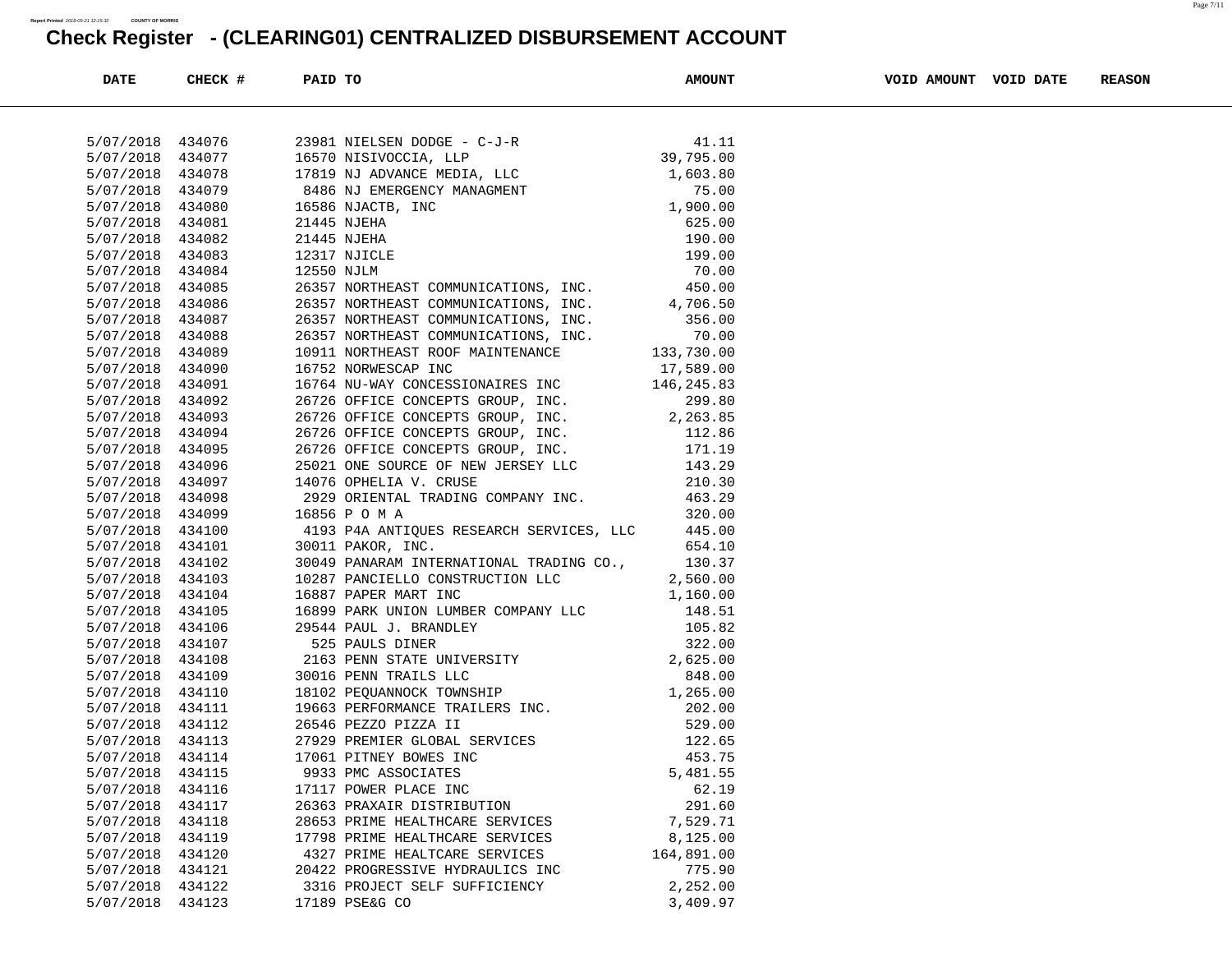| DATE      | CHECK # | PAID TO                                                                                                                                                             | <b>AMOUNT</b> | VOID AMOUNT VOID DATE | <b>REASON</b> |
|-----------|---------|---------------------------------------------------------------------------------------------------------------------------------------------------------------------|---------------|-----------------------|---------------|
|           |         |                                                                                                                                                                     |               |                       |               |
| 5/07/2018 | 434124  | 17692 R.P. SMITH & SON, INC.                                                                                                                                        | 1,984.56      |                       |               |
| 5/07/2018 | 434125  |                                                                                                                                                                     | 167.25        |                       |               |
| 5/07/2018 | 434126  |                                                                                                                                                                     | 335.67        |                       |               |
| 5/07/2018 | 434127  |                                                                                                                                                                     | 985.97        |                       |               |
| 5/07/2018 | 434128  |                                                                                                                                                                     | 356.50        |                       |               |
| 5/07/2018 | 434129  | 17215 R.S. KNAPP CO. INC.<br>26223 RE-TRON TECHNOLOGIES INC.<br>17269 RECORDED BOOKS LLC<br>17273 RED BARN RESTAURANT<br>24639 RED BOOKS LLC<br>00571 RED BOOKS LLC | 2,970.00      |                       |               |
| 5/07/2018 | 434130  | 29571 RED HAWK FIRE & SECURITY LLC 341.20                                                                                                                           |               |                       |               |
| 5/07/2018 | 434131  |                                                                                                                                                                     |               |                       |               |
| 5/07/2018 | 434132  |                                                                                                                                                                     |               |                       |               |
| 5/07/2018 | 434133  |                                                                                                                                                                     |               |                       |               |
| 5/07/2018 | 434134  |                                                                                                                                                                     |               |                       |               |
| 5/07/2018 | 434135  |                                                                                                                                                                     |               |                       |               |
| 5/07/2018 | 434136  |                                                                                                                                                                     |               |                       |               |
| 5/07/2018 | 434137  |                                                                                                                                                                     |               |                       |               |
| 5/07/2018 | 434138  |                                                                                                                                                                     |               |                       |               |
| 5/07/2018 | 434139  |                                                                                                                                                                     |               |                       |               |
| 5/07/2018 | 434140  |                                                                                                                                                                     |               |                       |               |
| 5/07/2018 | 434141  |                                                                                                                                                                     |               |                       |               |
| 5/07/2018 | 434142  |                                                                                                                                                                     |               |                       |               |
| 5/07/2018 | 434143  |                                                                                                                                                                     |               |                       |               |
| 5/07/2018 | 434144  |                                                                                                                                                                     |               |                       |               |
| 5/07/2018 | 434145  |                                                                                                                                                                     |               |                       |               |
| 5/07/2018 | 434146  |                                                                                                                                                                     |               |                       |               |
| 5/07/2018 | 434147  |                                                                                                                                                                     |               |                       |               |
| 5/07/2018 | 434148  |                                                                                                                                                                     |               |                       |               |
| 5/07/2018 | 434149  |                                                                                                                                                                     |               |                       |               |
| 5/07/2018 | 434150  |                                                                                                                                                                     |               |                       |               |
| 5/07/2018 | 434151  |                                                                                                                                                                     |               |                       |               |
| 5/07/2018 | 434152  |                                                                                                                                                                     |               |                       |               |
| 5/07/2018 | 434153  |                                                                                                                                                                     |               |                       |               |
| 5/07/2018 | 434154  |                                                                                                                                                                     |               |                       |               |
| 5/07/2018 | 434155  |                                                                                                                                                                     |               |                       |               |
| 5/07/2018 | 434156  |                                                                                                                                                                     |               |                       |               |
| 5/07/2018 | 434157  |                                                                                                                                                                     |               |                       |               |
| 5/07/2018 | 434158  | 10337 RIKER, DANZIG, SCHERER, HYLAND &                                                                                                                              | 1,386.00      |                       |               |
| 5/07/2018 | 434159  | 7952 RIOS' ENGRAVING                                                                                                                                                | 172.00        |                       |               |
| 5/07/2018 | 434160  | 29285 RISK ANALYTICS HOLDING, LLC                                                                                                                                   | 10,000.00     |                       |               |
| 5/07/2018 | 434161  | 8041 ROBERT COOK                                                                                                                                                    | 31.20         |                       |               |
| 5/07/2018 | 434162  | 14739 ROBERT FLEMING                                                                                                                                                | 1,258.80      |                       |               |
| 5/07/2018 | 434163  | 23739 ROBERT J. KENNEDY                                                                                                                                             | 31.77         |                       |               |
| 5/07/2018 | 434164  | 15590 ROSLYN KHURDAN                                                                                                                                                | 110.00        |                       |               |
| 5/07/2018 | 434165  | 20822 ROWMAN & LITTLEFIELD                                                                                                                                          | 208.56        |                       |               |
| 5/07/2018 | 434166  | 20822 ROWMAN & LITTLEFIELD                                                                                                                                          | 58.40         |                       |               |
| 5/07/2018 | 434167  | 696 ROXBURY DAY CARE CENTER, INC.                                                                                                                                   | 9,906.00      |                       |               |
| 5/07/2018 | 434168  | 3444 ROXBURY HISTORIC TRUST INC.                                                                                                                                    | 3,748.80      |                       |               |
| 5/07/2018 | 434169  | 26510 RUSSELL BERGER                                                                                                                                                | 99.95         |                       |               |
| 5/07/2018 | 434170  | 26510 RUSSELL BERGER                                                                                                                                                | 60.00         |                       |               |
| 5/07/2018 | 434171  | 9938 RUTGERS CENTER FOR CONTINUING                                                                                                                                  | 8,778.00      |                       |               |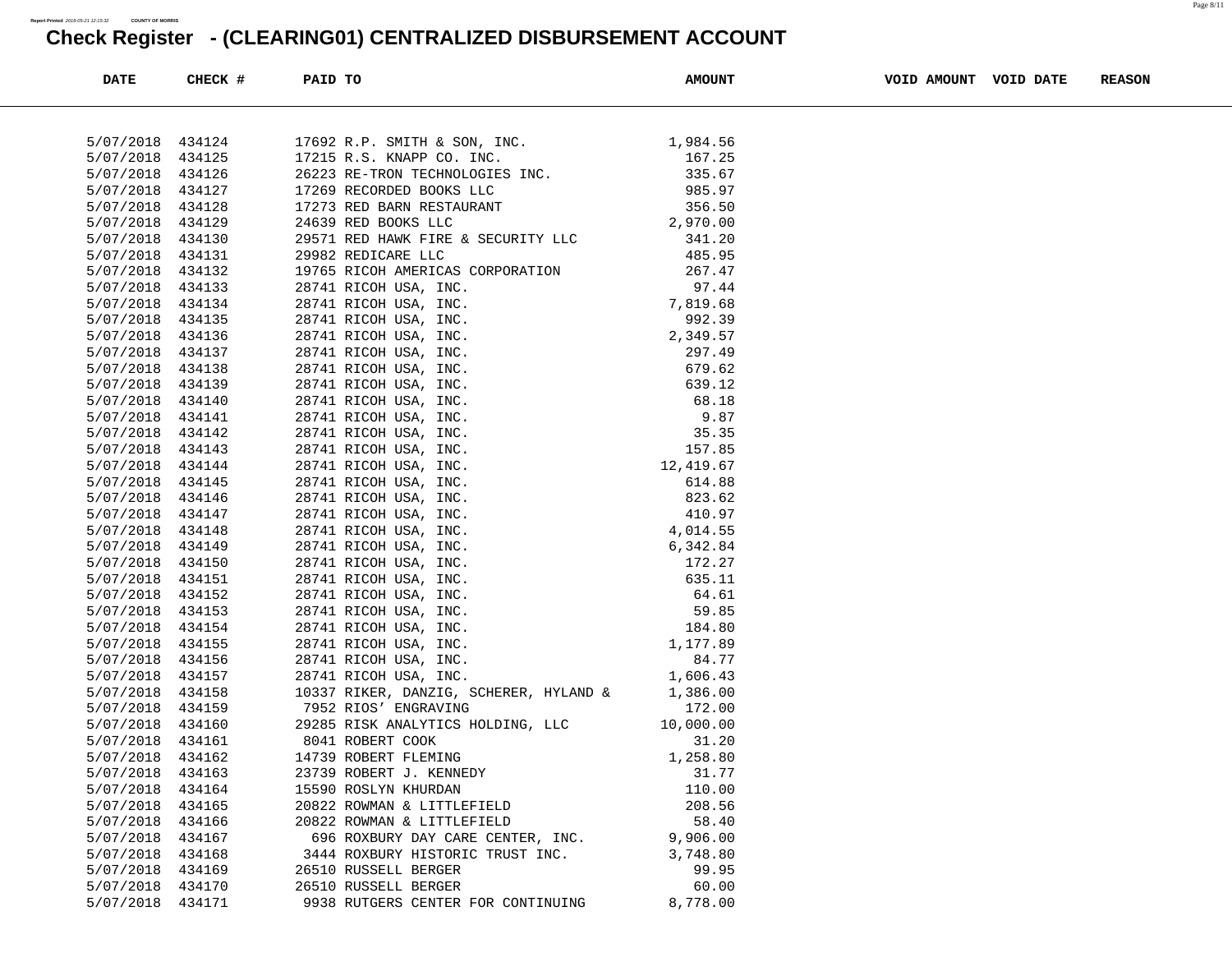| <b>DATE</b>      | CHECK # | PAID TO                                                                                                                                                                                                                                    | <b>AMOUNT</b> | VOID AMOUNT VOID DATE | <b>REASON</b> |
|------------------|---------|--------------------------------------------------------------------------------------------------------------------------------------------------------------------------------------------------------------------------------------------|---------------|-----------------------|---------------|
|                  |         |                                                                                                                                                                                                                                            |               |                       |               |
| 5/07/2018 434172 |         | 24895 RUTGERS OCPE                                                                                                                                                                                                                         |               |                       |               |
| 5/07/2018        | 434173  | 24895 RUTGERS OCPE 64895 RUTGERS OCPE 65.00<br>9325 RUTGERS SCHOOL OF BUSINESS 3,060.00                                                                                                                                                    |               |                       |               |
| 5/07/2018        | 434174  | 17443 RUTGERS STATE UNIVERSITY OF NJ<br>17443 RUTGERS STATE UNIVERSITY OF NJ<br>258.00<br>259.00<br>259.00<br>27044 RUTGERS, THE STATE UNIVERSITY 3,196.00<br>27044 RUTGERS, THE STATE UNIVERSITY 9,196.00                                 |               |                       |               |
| 5/07/2018        | 434175  |                                                                                                                                                                                                                                            |               |                       |               |
| 5/07/2018        | 434176  |                                                                                                                                                                                                                                            |               |                       |               |
| 5/07/2018        | 434177  |                                                                                                                                                                                                                                            |               |                       |               |
| 5/07/2018        | 434178  |                                                                                                                                                                                                                                            |               |                       |               |
| 5/07/2018        | 434179  |                                                                                                                                                                                                                                            |               |                       |               |
| 5/07/2018        | 434180  |                                                                                                                                                                                                                                            |               |                       |               |
| 5/07/2018        | 434181  |                                                                                                                                                                                                                                            |               |                       |               |
| 5/07/2018        | 434182  |                                                                                                                                                                                                                                            |               |                       |               |
| 5/07/2018        | 434183  |                                                                                                                                                                                                                                            |               |                       |               |
| 5/07/2018        | 434184  |                                                                                                                                                                                                                                            |               |                       |               |
| 5/07/2018        | 434185  |                                                                                                                                                                                                                                            |               |                       |               |
| 5/07/2018        | 434186  |                                                                                                                                                                                                                                            |               |                       |               |
| 5/07/2018        | 434187  |                                                                                                                                                                                                                                            |               |                       |               |
| 5/07/2018        | 434188  |                                                                                                                                                                                                                                            |               |                       |               |
| 5/07/2018        | 434189  |                                                                                                                                                                                                                                            |               |                       |               |
| 5/07/2018        | 434190  |                                                                                                                                                                                                                                            |               |                       |               |
| 5/07/2018        | 434191  |                                                                                                                                                                                                                                            |               |                       |               |
| 5/07/2018        | 434192  |                                                                                                                                                                                                                                            |               |                       |               |
| 5/07/2018        | 434193  | 17699 SMITH MOTOR CO., INC. 2,415.93                                                                                                                                                                                                       |               |                       |               |
| 5/07/2018        | 434194  |                                                                                                                                                                                                                                            |               |                       |               |
| 5/07/2018        | 434195  |                                                                                                                                                                                                                                            |               |                       |               |
| 5/07/2018        | 434196  | 17738 SOME'S WORLDWIDE UNIFORMS INC.<br>1348 SOMERSET COUNTY POLICE<br>17755 SOUTHEAST MORRIS COUNTY 2,032.24                                                                                                                              |               |                       |               |
| 5/07/2018        | 434197  | 17755 SOUTHEAST MORRIS COUNTY 228.71                                                                                                                                                                                                       |               |                       |               |
| 5/07/2018        | 434198  | 17755 SOUTHEAST MORRIS COUNTY 5,894.41<br>11160 SPACE FARMS INC 2,345.00<br>17772 SPEEDWELL ELECTRIC MOTORS 272.95                                                                                                                         |               |                       |               |
| 5/07/2018        | 434199  |                                                                                                                                                                                                                                            |               |                       |               |
| 5/07/2018        | 434200  |                                                                                                                                                                                                                                            |               |                       |               |
| 5/07/2018        | 434201  | 3959 ST. JOHN EPISCOPAL CHURCH 2,000.00                                                                                                                                                                                                    |               |                       |               |
| 5/07/2018        | 434202  |                                                                                                                                                                                                                                            |               |                       |               |
| 5/07/2018        | 434203  |                                                                                                                                                                                                                                            |               |                       |               |
| 5/07/2018        | 434204  | 3939 ST. JOIN EFISCOFAL CHORCH 2,000.00<br>1918 STAR LEDGER<br>16675 STATE TOXICOLOGY LABORATORY 135.00<br>1481 SUBIRAG KUMAR 72.00<br>8621 SUBURBAN PROPANE -2347 2,267.10<br>2833 SULLIVAN AND GRABER 1,512.00<br>27893 SUMMIT MEDICAL G |               |                       |               |
| 5/07/2018        | 434205  |                                                                                                                                                                                                                                            |               |                       |               |
| 5/07/2018        | 434206  |                                                                                                                                                                                                                                            |               |                       |               |
| 5/07/2018        | 434207  |                                                                                                                                                                                                                                            |               |                       |               |
| 5/07/2018        | 434208  |                                                                                                                                                                                                                                            |               |                       |               |
| 5/07/2018        | 434209  | 29923 SUSSEX MARKET                                                                                                                                                                                                                        | 322.00        |                       |               |
| 5/07/2018        | 434210  | 21364 SYSTEM ONE ALARM                                                                                                                                                                                                                     | 2,125.00      |                       |               |
| 5/07/2018        | 434211  | 21364 SYSTEM ONE ALARM                                                                                                                                                                                                                     | 1,513.50      |                       |               |
| 5/07/2018        | 434212  | 21364 SYSTEM ONE ALARM                                                                                                                                                                                                                     | 1,745.42      |                       |               |
| 5/07/2018        | 434213  | 6265 T & M ASSOCIATES                                                                                                                                                                                                                      | 26,625.06     |                       |               |
| 5/07/2018        | 434214  | 20814 T.Y. LIN INTERNATIONAL                                                                                                                                                                                                               | 77,542.71     |                       |               |
| 5/07/2018        | 434215  | 26030 TABB INC.                                                                                                                                                                                                                            | 72.00         |                       |               |
| 5/07/2018        | 434216  | 28779 TARA CHOMINSKY                                                                                                                                                                                                                       | 257.80        |                       |               |
| 5/07/2018        | 434217  | 28827 TARA WILLIAMS                                                                                                                                                                                                                        | 12.69         |                       |               |
| 5/07/2018        | 434218  | 18096 TAX COLLECTOR                                                                                                                                                                                                                        | 53,840.34     |                       |               |
| 5/07/2018        | 434219  | 27489 TECHNOLOGY & MEDICINE INSTITUTE                                                                                                                                                                                                      | 3,839.00      |                       |               |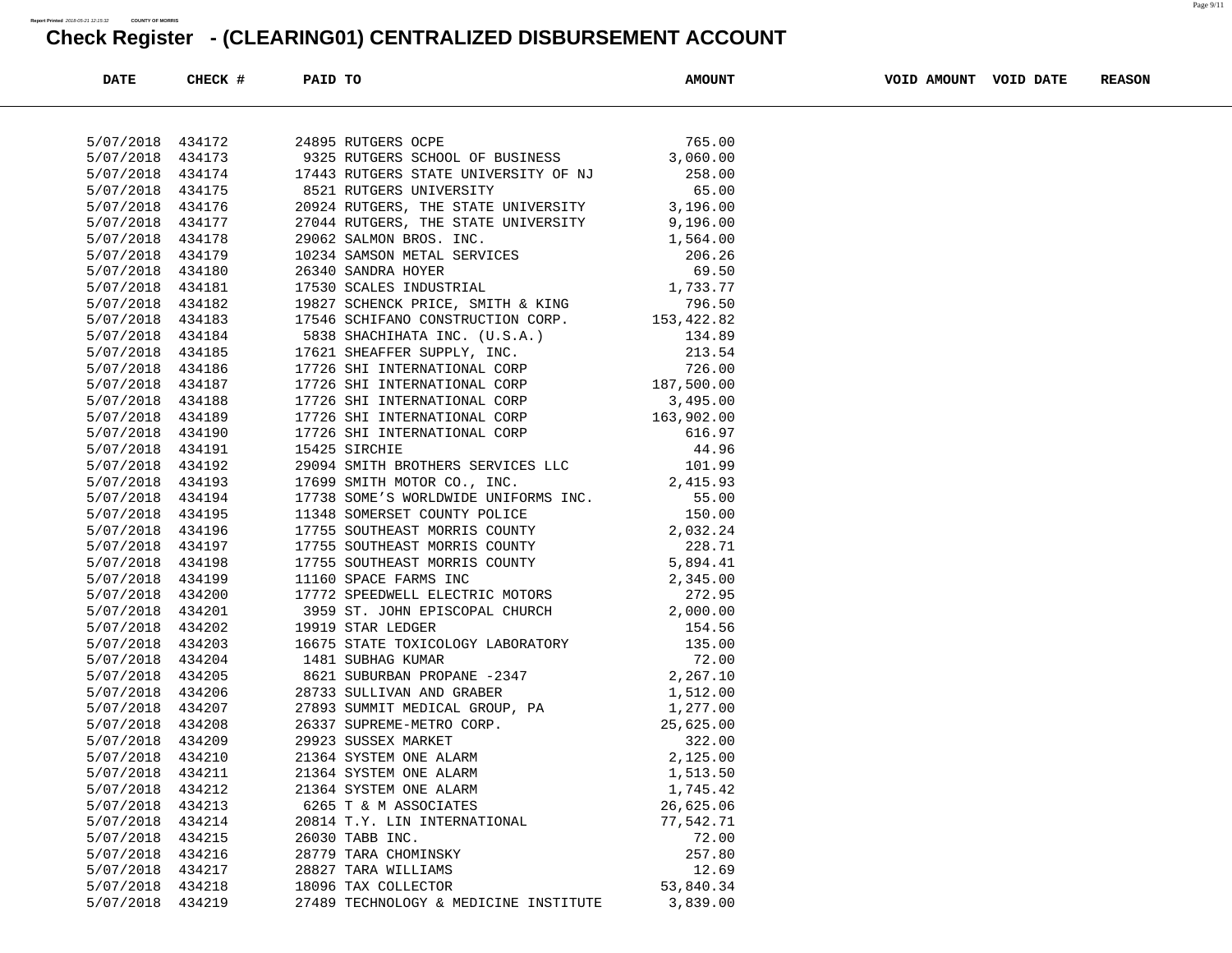| <b>DATE</b>                   | CHECK # | PAID TO |                                                                                                                                                                                                                                                  | <b>AMOUNT</b> | VOID AMOUNT VOID DATE | <b>REASON</b> |
|-------------------------------|---------|---------|--------------------------------------------------------------------------------------------------------------------------------------------------------------------------------------------------------------------------------------------------|---------------|-----------------------|---------------|
|                               |         |         |                                                                                                                                                                                                                                                  |               |                       |               |
| 5/07/2018 434220              |         |         |                                                                                                                                                                                                                                                  |               |                       |               |
| 5/07/2018 434221              |         |         |                                                                                                                                                                                                                                                  |               |                       |               |
| 5/07/2018 434222              |         |         |                                                                                                                                                                                                                                                  |               |                       |               |
| 5/07/2018                     | 434223  |         |                                                                                                                                                                                                                                                  |               |                       |               |
| 5/07/2018 434224              |         |         |                                                                                                                                                                                                                                                  |               |                       |               |
| 5/07/2018 434225              |         |         |                                                                                                                                                                                                                                                  |               |                       |               |
| 5/07/2018                     | 434226  |         | 21408 THE PRESBYTERIAN CHURCH MORRISTOWN 4,000.00                                                                                                                                                                                                |               |                       |               |
| 5/07/2018                     | 434227  |         |                                                                                                                                                                                                                                                  |               |                       |               |
| 5/07/2018 434228              |         |         |                                                                                                                                                                                                                                                  |               |                       |               |
| 5/07/2018 434229              |         |         |                                                                                                                                                                                                                                                  |               |                       |               |
| 5/07/2018                     | 434230  |         |                                                                                                                                                                                                                                                  |               |                       |               |
| 5/07/2018 434231              |         |         |                                                                                                                                                                                                                                                  |               |                       |               |
| 5/07/2018 434232              |         |         |                                                                                                                                                                                                                                                  |               |                       |               |
| 5/07/2018 434233              |         |         |                                                                                                                                                                                                                                                  |               |                       |               |
| 5/07/2018                     | 434234  |         |                                                                                                                                                                                                                                                  |               |                       |               |
| 5/07/2018 434235              |         |         |                                                                                                                                                                                                                                                  |               |                       |               |
| 5/07/2018 434236              |         |         |                                                                                                                                                                                                                                                  |               |                       |               |
| 5/07/2018 434237              |         |         |                                                                                                                                                                                                                                                  |               |                       |               |
| 5/07/2018                     | 434238  |         |                                                                                                                                                                                                                                                  |               |                       |               |
| 5/07/2018 434239              |         |         | $24362 \text{ TRUMBA CORPORTION} \hspace{3.8cm} 3,479.40 \\ 2101 \text{ TURNING POINT, INC} \hspace{3.8cm} 44,675.00$                                                                                                                            |               |                       |               |
|                               |         |         | 9285 U.S. SECURITY ASSOCIATES, INC. 13,312.05                                                                                                                                                                                                    |               |                       |               |
| 5/07/2018 434240              |         |         |                                                                                                                                                                                                                                                  |               |                       |               |
| 5/07/2018<br>5/07/2018 434242 | 434241  |         |                                                                                                                                                                                                                                                  |               |                       |               |
|                               |         |         | 18232 UNITED PARCEL SERVICE                                                                                                                                                                                                                      |               |                       |               |
| 5/07/2018 434243              |         |         | 4485 UNION COUNTY POLICE ACADEMY<br>18232 UNITED PARCEL SERVICE<br>18233 UNITED PARCEL SERVICE<br>18233 UNITED PARCEL SERVICE<br>446 UNITRONIX DATA SYSTEMS INC<br>7,299.72<br>18233 UNITED PARCEL SERVICE                                       |               |                       |               |
| 5/07/2018 434244              |         |         |                                                                                                                                                                                                                                                  |               |                       |               |
| 5/07/2018                     | 434245  |         |                                                                                                                                                                                                                                                  |               |                       |               |
| 5/07/2018 434246              |         |         | 15732 UNIVERSAL UNIFORM SALES CO INC 80.00<br>15732 UNIVERSAL UNIFORM SALES CO INC 62.50<br>17763 V.A. SPATZ & SONS INC. 27,502.50                                                                                                               |               |                       |               |
| 5/07/2018 434247              |         |         |                                                                                                                                                                                                                                                  |               |                       |               |
| 5/07/2018 434248              |         |         | 2,963.93<br>20042 V.E. RALPH & SON INC.                                                                                                                                                                                                          |               |                       |               |
| 5/07/2018                     | 434249  |         |                                                                                                                                                                                                                                                  |               |                       |               |
| 5/07/2018 434250              |         |         |                                                                                                                                                                                                                                                  |               |                       |               |
| 5/07/2018 434251              |         |         | 20042 V.E. RALPH & SON INC.<br>2,963.93<br>18285 VAN CLEEF ENGINEERING ASSOC 2,940.00<br>29263 VARIDESK, LLC 375.00<br>1286 VERIZON 368.54<br>1286 VERIZON 34.58<br>1286 VERIZON 352.36<br>1286 VERIZON 73.54<br>1286 VERIZON 73.54<br>10158 VER |               |                       |               |
| 5/07/2018 434252              |         |         |                                                                                                                                                                                                                                                  |               |                       |               |
| 5/07/2018                     | 434253  |         |                                                                                                                                                                                                                                                  |               |                       |               |
| 5/07/2018 434254              |         |         |                                                                                                                                                                                                                                                  |               |                       |               |
| 5/07/2018 434255              |         |         |                                                                                                                                                                                                                                                  |               |                       |               |
| 5/07/2018 434256              |         |         |                                                                                                                                                                                                                                                  |               |                       |               |
| 5/07/2018 434257              |         |         |                                                                                                                                                                                                                                                  |               |                       |               |
| 5/07/2018 434258              |         |         |                                                                                                                                                                                                                                                  |               |                       |               |
| 5/07/2018                     | 434259  |         | 1348 VERIZON WIRELESS                                                                                                                                                                                                                            | 11,021.12     |                       |               |
| 5/07/2018                     | 434260  |         | 28231 VIGILANT SOLUTIONS                                                                                                                                                                                                                         | 100,000.00    |                       |               |
| 5/07/2018                     | 434261  |         | 7037 VILLAGE SUPER MARKET, INC.                                                                                                                                                                                                                  | 1,498.10      |                       |               |
| 5/07/2018                     | 434262  |         | 27009 VIRTRA SYSTEMS                                                                                                                                                                                                                             | 21,000.00     |                       |               |
| 5/07/2018                     | 434263  |         | 14319 VISITING NURSE ASSOC. OF                                                                                                                                                                                                                   | 93,888.00     |                       |               |
| 5/07/2018                     | 434264  |         | 14319 VISITING NURSE ASSOC. OF                                                                                                                                                                                                                   | 33,285.00     |                       |               |
| 5/07/2018                     | 434265  |         | 25832 VOIANCE LANGUAGE SERVICES, LLC                                                                                                                                                                                                             | 614.06        |                       |               |
| 5/07/2018                     | 434266  |         | 6146 W.B. MASON COMPANY INC                                                                                                                                                                                                                      | 3, 457. 13    |                       |               |
| 5/07/2018                     | 434267  |         | 6146 W.B. MASON COMPANY INC                                                                                                                                                                                                                      | 2,797.23      |                       |               |